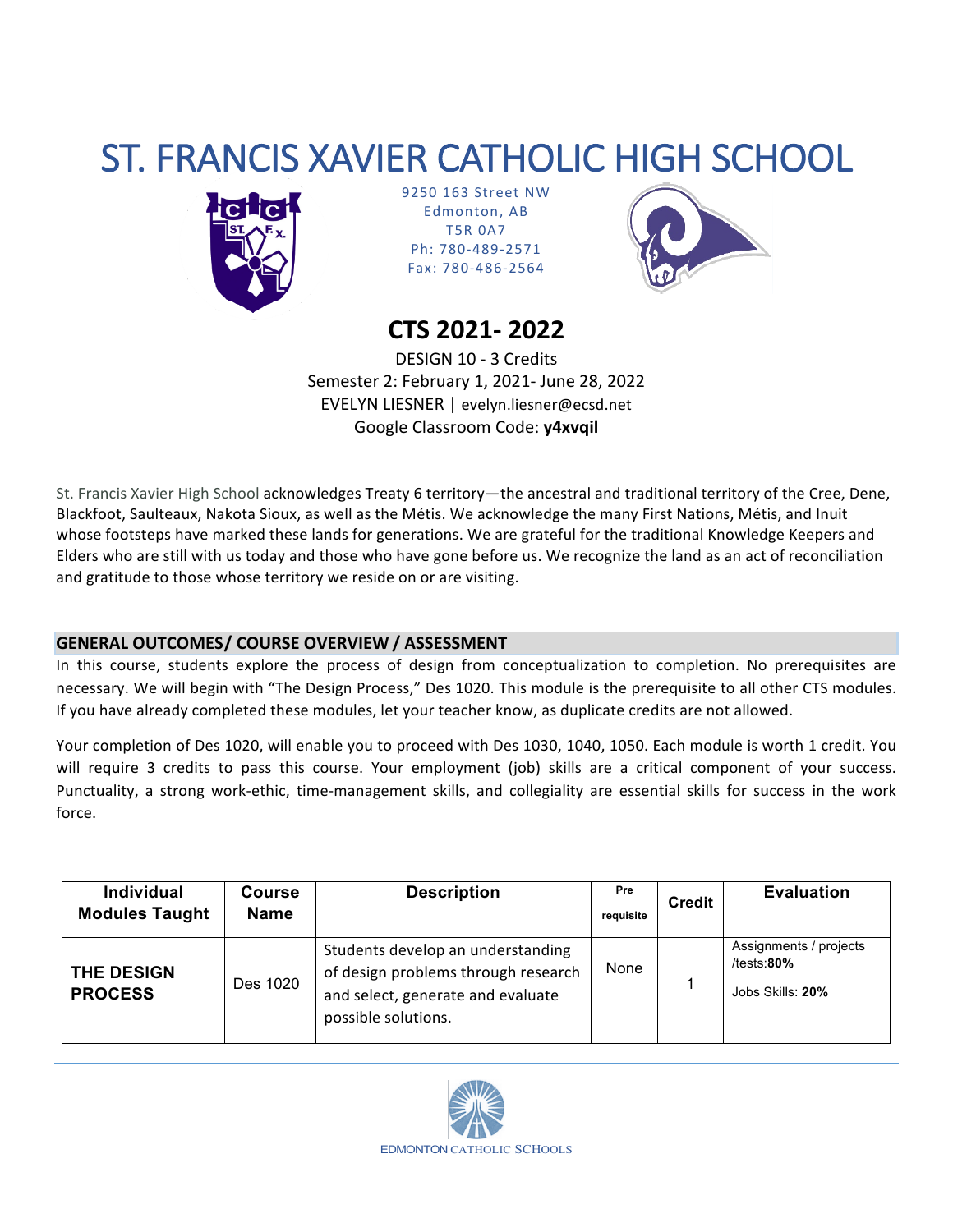| 2-D DESIGN 1     | Des 1030        | Students develop skills and<br>techniques for 2-D design by using<br>tools, materials and processes<br>common to 2-D design to complete a<br>variety of project activities. | Des<br>1020        | Assignments / projects<br>/tests: $80\%$<br>Jobs Skills: 20% |
|------------------|-----------------|-----------------------------------------------------------------------------------------------------------------------------------------------------------------------------|--------------------|--------------------------------------------------------------|
| 3-D DESIGN 1     | <b>DES 1040</b> | Students develop skills and<br>techniques for 3-D design by using<br>tools, materials and processes<br>common to 3-D design to complete a<br>variety of project activities. | Des<br>1020        | Assignments / projects<br>/tests: $80\%$<br>Jobs Skills: 20% |
| CAD <sub>1</sub> | Des 1050        | Students develop basic knowledge<br>and skills in computer-aided design<br>$(CAD)$ .                                                                                        | <b>Des</b><br>1020 | Assignments / projects<br>/tests: $80\%$<br>Jobs Skills: 20% |

\*Optional Credits: Students are expected to complete a minimum of 3 course modules. However, interested students are encouraged to take on additional projects to meet the requirements of the optional modules. This will get students additional credits.

A credit is awarded based on successful completion (mark of 50% or better) for each module. No credits will be *awarded for a mark less than 50%.* If you score less than 50%, an incomplete will be shown on your report card at the end of the semester. Marks are available through PowerSchool. Each module is listed as its own class.

#### **Fees: \$15**

This fee is intended to cover the costs of materials and printer use.

## **ASSESSMENT**

A wide range of assessment information is used in the development of a student's final grade. At St. Francis Xavier High School, individualized assessments provide specific information regarding student progress and overall performance in class. Student assessment may vary from student to student to adapt for differences in student needs, learning styles, preferences, and paces. It should also be noted that not all assignments are used to determine the final grade, and that scale factors may have been used to determine the weight of individual assignments.

**Employability Skills:** In anticipation of upcoming changes to the high school report card, the CTS department will also use formative assessment strategies as part of the overall evaluation process. Punctuality, work ethic, time management skills and other job skills will be assessed to encourage a strong entry into the work force.

#### **COMPUTER/EQUIPMENT USE:**

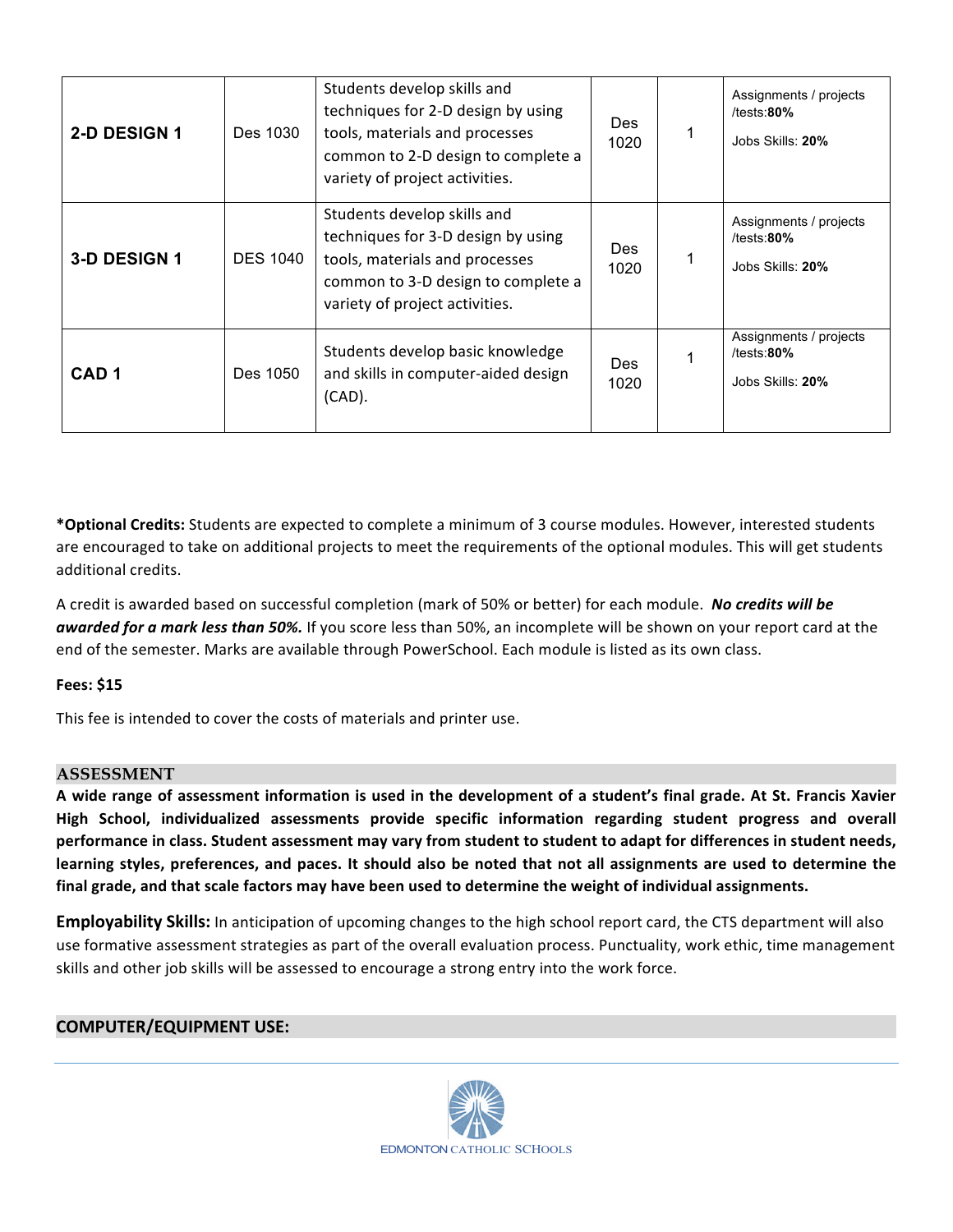All students registering at St. Francis Xavier High School are required to sign a document indicating an understanding of the responsible use of a computer within the school. Computer use will be immediately restricted for any student who in fact lacks this understanding.

Students are required to responsibly use school audio video and other equipment in the completion of their assignments in this course and to ensure that they follow all classroom procedures when borrowing equipment. Please consider that subsequent classes need to find and use well maintained equipment, charged batteries etc.

#### **PLAGIARISM**

We provide a Catholic education, where the Core Values of dignity, respect, fairness, personal and communal growth, loyalty, and honesty are the framework for all that we do. Within this Catholic education that St. Francis Xavier School provides, one of our main focuses is to encourage and facilitate the pursuit of knowledge and excellence in academics. To ensure that we attain this focus, all students at our school community are expected:

- 1. to meet the standards of individual integrity outlined in the policy;
- 2. to practice intellectual honesty in the process of acquiring and extending knowledge by improving their own personal academic competence, critical thinking, and self-evaluation.

Therefore, students who submit work not their own, take or copy answers from another student or source (cheating), provide answers to any assessment to another student (collusion), cheat during examinations, or use unauthorized means to obtain answers or complete work, after investigation by the teacher supervisor, are at risk of the following:

- First offense May receive a zero for the assessment and a two-day suspension.
- Second offense  $-$  May receive a zero for the assessment and a three-day suspension.
- Third offense May be removed from the class, further suspensions, or possible recommendation for expulsion.

Conditions surrounding the investigation will be considered and each situation will be dealt with on an individual basis. Review of the incident will first be conducted by the teacher and will then potentially involve additional staff (department head), administration, parents and the student(s) involved.

#### **SCHOOL POLICIES**

St. Francis Xavier does not publish report cards. Parents and students are encouraged to keep up to date on Power School and contact their teacher if there are any issues.

At St. Francis Xavier, zeros may be administered for incomplete or absent work with the opportunity to rectify the mark with conversation with their teacher.

#### **CELL PHONE POLICY**

Cellphones may be used in the classroom by the teacher invitation only. If the teacher deems the device is a distraction to the learning environment, the teacher reserves the right to ask that the phone be put away or to confiscate until the end of the class.

No cellphones shall be on a student's person during an assessment and should be put on mute in their bag. A zero will be awarded if the device was used for cheating.

## **CLASSROOM POLICY & MISSED ASSIGNMENT POLICY (optional for teacher's to add )**